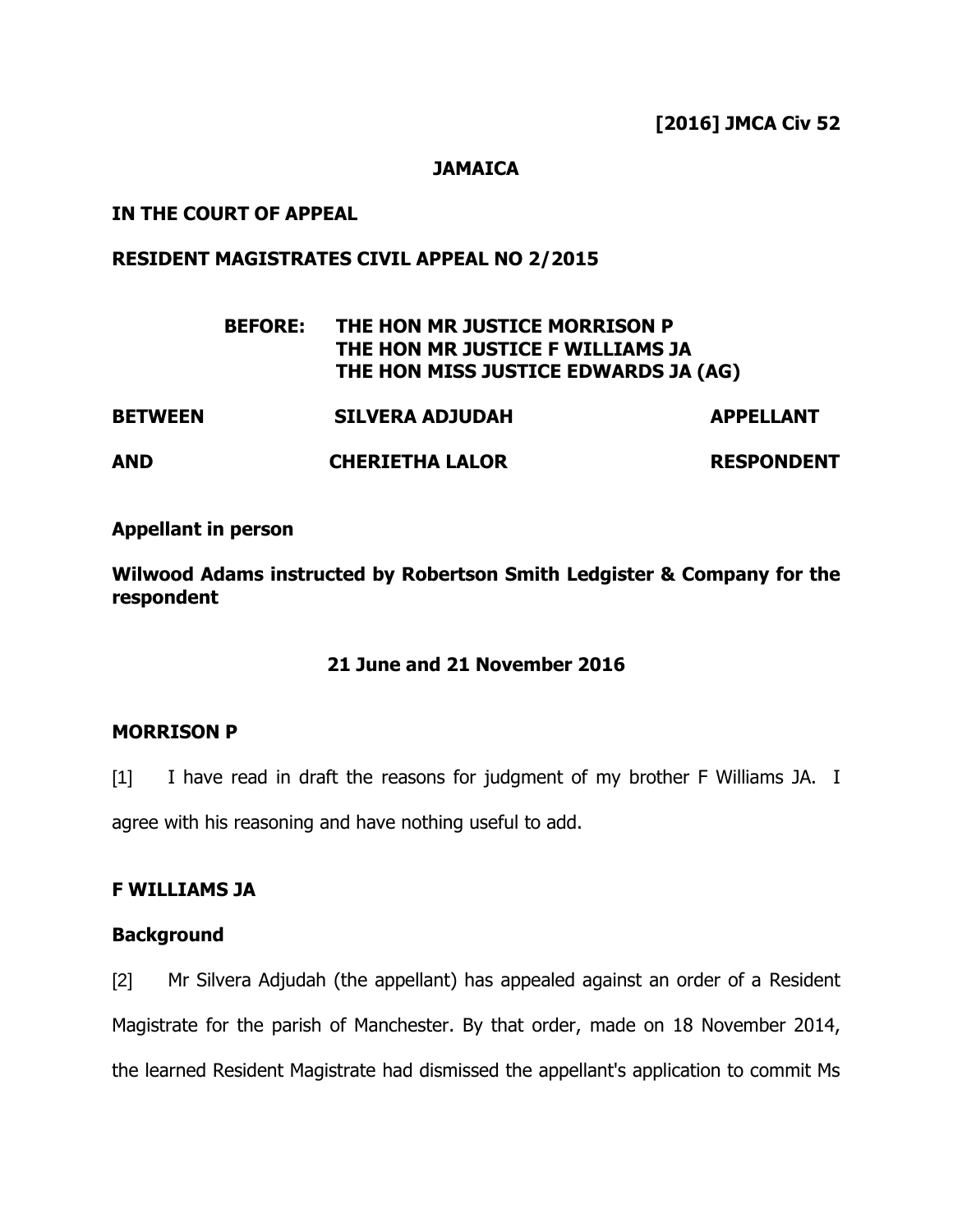Cherietha Lalor, the mother of his child and the respondent herein, to prison for breach of a court order. The order that he claims that the respondent is in breach of is an order for him to have visitation rights in respect of his said child.

## **The order**

[3] The said order granting him visitation rights was made on 1 March 2012 and contains the following terms:

> "UPON THIS MATTER COMING UP FOR hearing on the 1<sup>st</sup> day of March, 2012, in the Resident Magistrate's Court for the parish of Manchester Holden at Mandeville before His Hon. Mr. O. Burchenson, Resident Magistrate for the parish of Manchester. AND UPON hearing the Application of Silvera Adjudah, the following order was made:

> > By consent, access to applicant every 2nd Saturday from 9:00 a.m. to 3:00 p.m. DATED THE 1st DAY OF March 2012."

# **The application in the court below**

[4] The application for attachment for breach of the order was heard in the court

below over a period of some nine or so days spread over several months, beginning on

27 March 2014 and culminating with the court's decision on 18 November 2014.

## **The appellant's case**

[5] The substance of the appellant's case is reflected in paragraphs 2, 3 and 4 of his

affidavit sworn to on 21 December 2012, which was filed in support of his application.

Those paragraphs read as follows:

"2. That the mother has refused to give me visitation to my daughter ... on the days that are designated, which is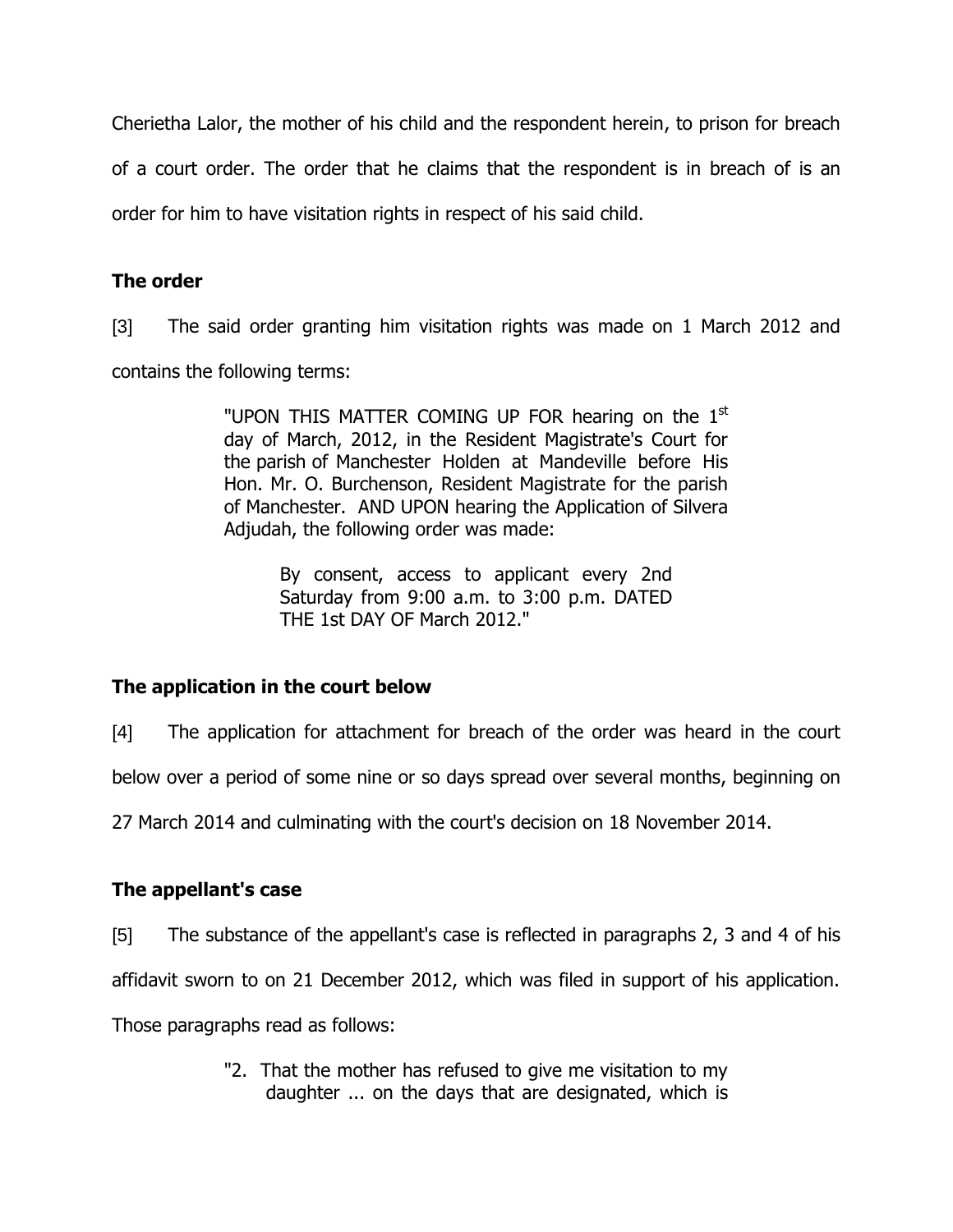every 2<sup>nd</sup> Saturday of the month from 9:00 am to 3:00 pm.

- 3. That I was refused by Miss Lalor on the day I tried to get access to the child, September, October and November and on other days before. The day I would visit the child would be on the 2nd Saturday of the month.
- 4. That the mother has also refused to communicate with me prior to the date that I should go to visit my child. Such communication is necessary to arrange with her on the day that I would come to visit the child."

### **The respondent's case in the court below**

[6] The defence advanced by the respondent is most easily found at page 27 of the

record of proceedings, where the following explanation is given:

"In court it was said he should come to my home between 9:00 a.m. to 3:00pm every other Saturday.

He did not show up.

I received a few calls from him on those Saturdays he was to come.

I did not return those calls. I did not as there was a fixed location for him to come when he come he would get the child.

I did not want him to drag me into arguments prior to visits.

The days when he did not come, I did not try to find out where he was, why he did not come.

He never ever come to the house between 9:00am and 3pm on those Saturdays.

I was always present and ...always prepared for his visits. "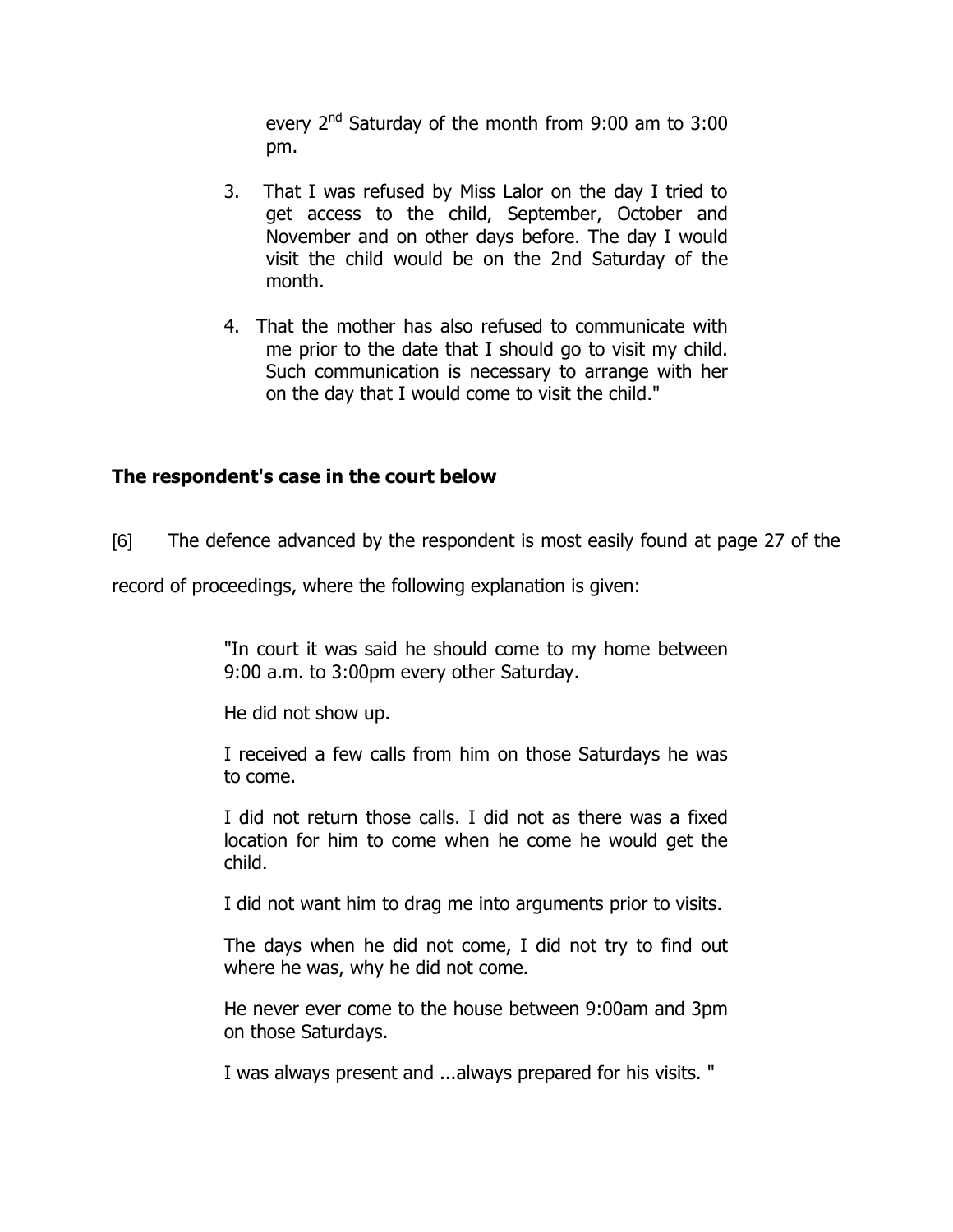[7] The respondent otherwise spoke to a very strained relationship between herself and the appellant (at page 28 of the record):

> "I did not call him when I did not see him come because I was under a lot of pressure from the father. We could not agree on anything and there were continued arguments. I thought I would have a mental breakdown. So I decided not to answer. I tried to contact him to let bygones be bygones, recuperating from surgery and I had a young baby."

# **The ruling in the court below**

[8] In the court's reasons for judgment, it gave two main bases on which its decision

was made: (i) procedural irregularity in the making of the application; and (ii) on the

facts of the case, the court not being satisfied beyond reasonable doubt that the case

had been made out.

[9] The nub of the court's judgment is to be found in several paragraphs and the

conclusion. This is how those paragraphs read:

- "78. ...I...find it very difficult to believe that the Applicant did in fact attend the Respondent's home, since the making of the Order to have access to the child.
- 79. I accept the Respondent's evidence that she prepared the child for the Applicant to come and collect her. The child was therefore accessible to the Respondent. Therefore, even if the Respondent did not answer the calls or the emails, the child was at the home ready to be collected between the times stated in the Order.
- ...
- 82. In the circumstances therefore, I find that the Respondent did not breach the Order. I find that she had made the child accessible to the Applicant at her home. There was nothing in the Order which stated where the Applicant was to have access to the child.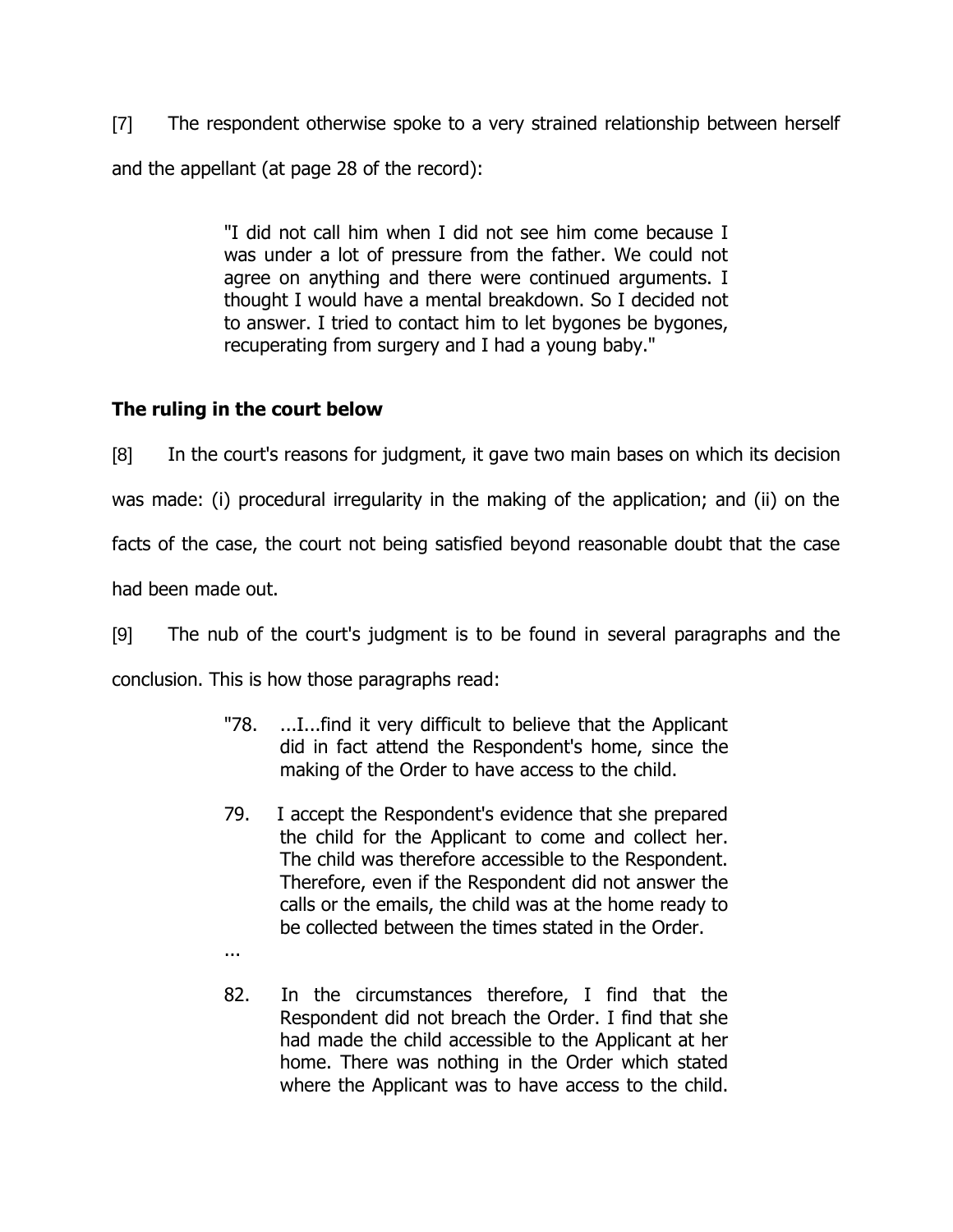It was just a day and a time. It was up to the parties to work out the details.

83. If the parties could not work out the details, but the Respondent made the child accessible, which I find as a fact she did, then I cannot say that I have been satisfied that she breached the Order.

...

## **CONCLUSION**

- 86 Therefore I am compelled to dismiss the application as he failed to comply with the procedural requirement to serve an endorsed copy of the Order on the Respondent.
- 87 If I am wrong in that respect, then having heard the evidence of both parties, I am not satisfied, so that I can feel sure, that the Respondent has breached the Order of the Court."

[10] It may be useful to set out the main provisions of the law governing both the

procedural aspect and the substantive aspect of the matter.

# **The procedural aspect of the matter**

[11] The procedure that is to be followed in applications for attachment for breach of

a court order is to be found in the Resident Magistrates Court Rules (the Rules). The

relevant provisions are contained in Order XXII, Rules 32-34 of the rules, which read as

follows:

"32. - Where a breach has been committed of an order in the nature of an injunction or of any other order, interlocutory or otherwise, within the competence of the Court which could in the Supreme Court be enforced by attachment of the person or committal, the party entitled to the benefit of the order shall, if desirous of obtaining an order of attachment, make application to the Clerk. The Clerk shall thereupon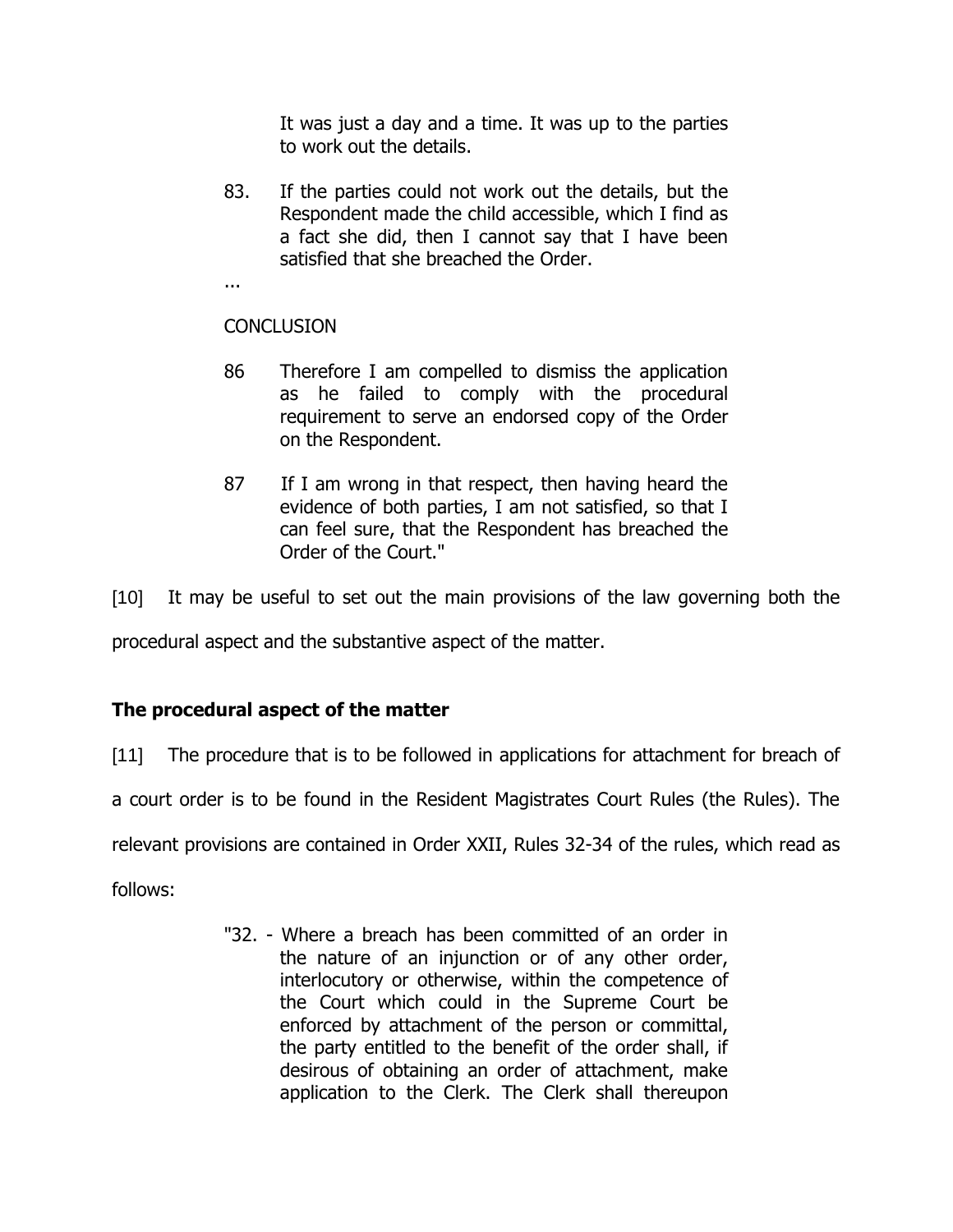prepare and issue for service a copy of the order sought to be enforced, sealed with the Seal of the Court and indorsed with a Notice according to the Form in the Appendix A. and the Clerk may, if the party by whom the order was obtained so desire, order the copy so indorsed to be served by the Applicant or his solicitor upon the party to be bound thereby, and in default of such order the said copy shall be issued to the Bailiff for service. In either case the copy shall be served in the same manner in which service of summonses may be effected.

- 33. If the person bound by the order fails to obey it, the Clerk on the application of the party entitled to the benefit of the order, shall not less than three days after the service of the copy indorsed, as provided by the last preceding Rule, issue for service a notice under the Seal of the Court requiring the person who has failed to obey the order to appear at a Court to be held on the day and at the place to be named in such notice to show cause why he should not be committed for his contempt in neglecting to obey such order. The notice shall be issued for service and served personally, or it may be otherwise served if, after failure to serve personally, the judge shall so allow. By leave of the Judge the notice may be issued and served at an earlier period than is above prescribed.
- 34. (a) On the day named in the notice mentioned in the last preceding Rule, the Judge on proof of service of the copy of the Order duly indorsed as provided by Rule 32 and of the above notice as provided by Rule 33 of this Order, and of the continued disobedience of the person in default, may order a warrant of attachment to issue either unconditionally, or on such terms as shall be just and may make such order as to costs as he may think fit: Provided that if the party in default appears either in person or by his Solicitor, proof of service of the copy of the order and notice shall not be necessary, unless the Judge shall otherwise order: Provided also that the warrant shall issue and may be executed forthwith without notice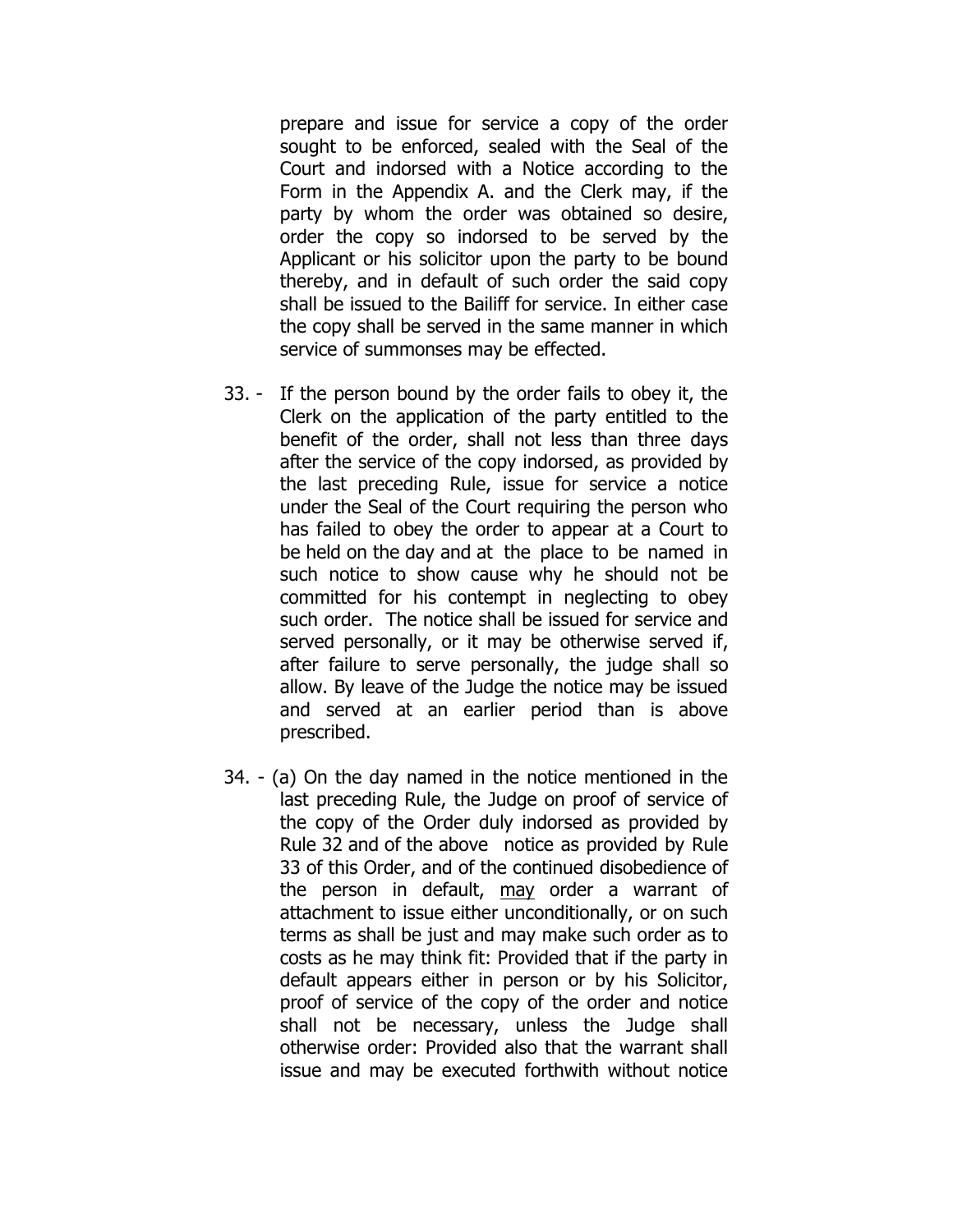or service of the order authorizing its issue, unless the Judge shall otherwise order..." (Emphasis added)

#### **The approach of the courts to applications for attachment**

[12] The authorities show that the courts have taken a largely conservative and cautious approach to committing or attaching persons in this type of proceeding. A summary of a few of the authorities and the principles stated therein will be sufficient to demonstrate this:

> (a) **Iberian Trust, Ltd v Founders Trust and Investment Co Ltd** - [1932] All ER Rep. 176 - A penal notice is required to be endorsed on an order that is to be served on a respondent in committal proceedings.

> (b) **Gordon v Gordon** [1946] 1 All ER 247 - "[S]ince orders for committal and attachment affected the liberty of the subject, proceedings for contempt by disobedience of an order to do something outside the court could only be enforced if the rules relating to the process of committal or attachment had been strictly complied with."(headnote).

> (c) **In Re Bramblevale Ltd**. [1970] Ch 128 - "...where a person was charged with contempt of court, which was an offence of a criminal nature involving the liberty of the subject, his guilt must be proved beyond reasonable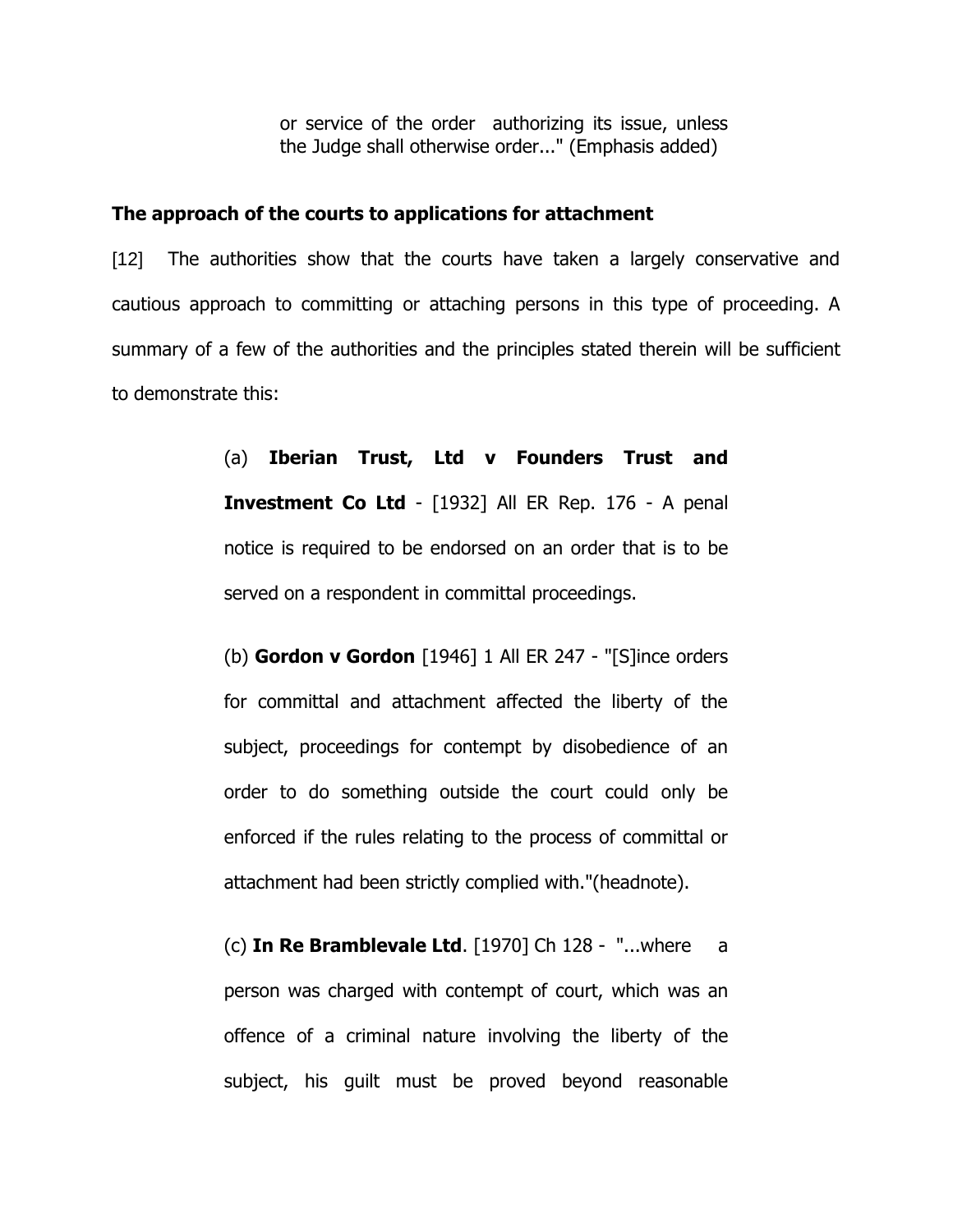doubt..." (headnote). (Per Lord Denning MR: i. "Where there are two equally consistent possibilities open to the court, it is not right to hold that the offence [of contempt] is proved beyond reasonable doubt." - page 137 D-F: ii. "A: "A contempt of court is an offence of a criminal character. A man may be sent to prison for it. It must be satisfactorily proved. To use the time-honoured phrase, it must be proved beyond reasonable doubt. It is not proved by showing that, when the man was asked about it, he told lies. There must be some further evidence to incriminate him.") (Emphasis added).

### (d) **Stewart v Sloley and others** - [2011] JMCA Civ 28 -

per Morrison JA (as he then was) at paragraph [37]:

'[37] It seems to me that, from the material provided to the court, the following propositions are uncontroversial:

> (i) The court's jurisdiction to punish for contempt of court is long established, as "a punitive jurisdiction founded upon this, that is, for the good not of the [parties] to the action, but of the public, that the orders of the Court should not be disregarded, and that people should not be permitted to assist in the breach of those orders in what is properly called contempt of Court" (per Rigby LJ in **Seaward v Patterson**, at page 558);

> (ii) conduct alleged to be in contempt of court may be classified as "(a) conduct which involves a breach, or assisting in the breach, of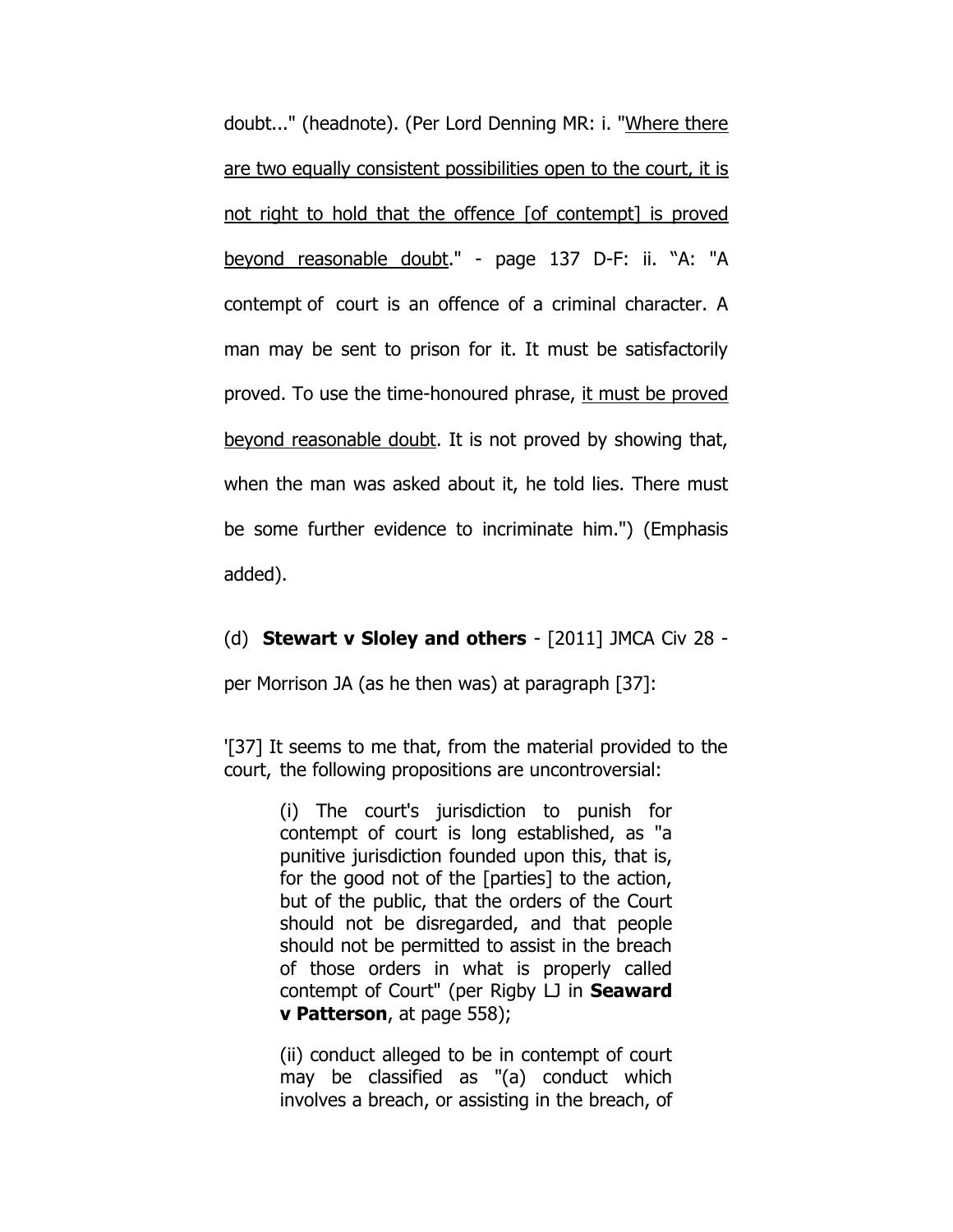a court order and (b) any other conduct which involves an interference with the due administration of justice, either in a particular case or more generally as a continuing process" (per Sir John Donaldson MR, in **Attorney General v Newspaper Publishing**, page 294);

(iv) rules of court requiring the service of an order with a penal notice endorsed thereon in certain specified circumstances, as a precondition to committal or confiscation of assets as the punishment for breach of the order also have a long history, are not to be regarded as wholly technical and must be strictly complied with (**Iberian Trust, Benabo**)..."

(e) **Dodington v Hudson** (1824), 1 Bing. 410 - Per Gifford

CJ: "All the authorities shew that before an attachment can be enforced, the party proceeded against must be proved to have committed a wilful disobedience of the order of the court..."

### **Discussion and analysis**

...

[13] On the evidence that emerged in the court below, there was no proof of service of the order of which the respondent was alleged to have been in breach. The appellant sought to overcome this hurdle by saying that he had relied on the clerk in the court's office for the procedural aspects of his application to be dealt with. The clerk is the person to whom the application for attachment is to be made; and who is responsible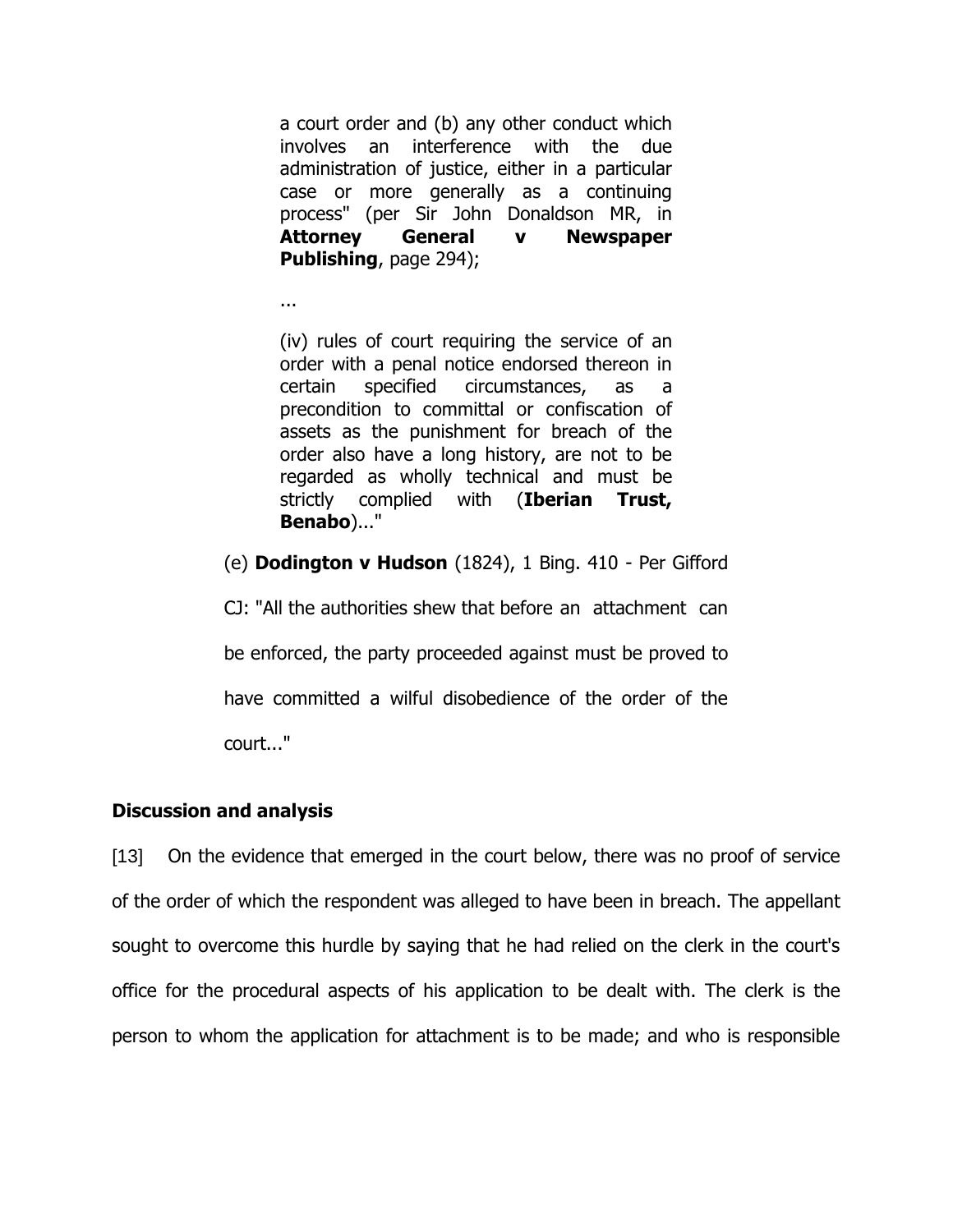for preparing and issuing for service a copy of the order that is sought to be enforced (see Order XXII, Rule 32).

[14] If there was some deficiency in the procedure in the court's office, then it would be unfortunate (although no conclusive finding of fault on the part of the clerk can, in the circumstances of this case, be made). However, any such possible error or oversight on the part of the clerk could not be a reason for ignoring the guidance in the cases discussed above. Those cases speak to the importance of always considering the liberty of the subject and stipulate that preconditions to committal "...are not to be regarded as wholly technical and must be strictly complied with" (**Stewart v Sloley and others** - citing **Iberian Trust** and **Benabo**).

[15] In the absence of definitive proof of service of the order as required by rule 32, there can be no certainty that (as rule 33 stipulates), the notice of application was issued "not less than three days after service of the copy [order] indorsed..."

[16] I have considered the fact that rule 32 also requires a notice to be indorsed on the order that is to be served on the prospective respondent to an application for committal for contempt. That rule stipulates that the form to be followed is one to be found in Appendix A. A search of Appendix A reveals form No 203 as the relevant form, its wording being as follows:

> "No. 203 - Notice to be Indorsed under Order XXII, Rule 32. (Order XXII., Rule 32.) To A. B., of Take notice, that unless you obey the directions contained in this order, you will be liable to be committed to prison.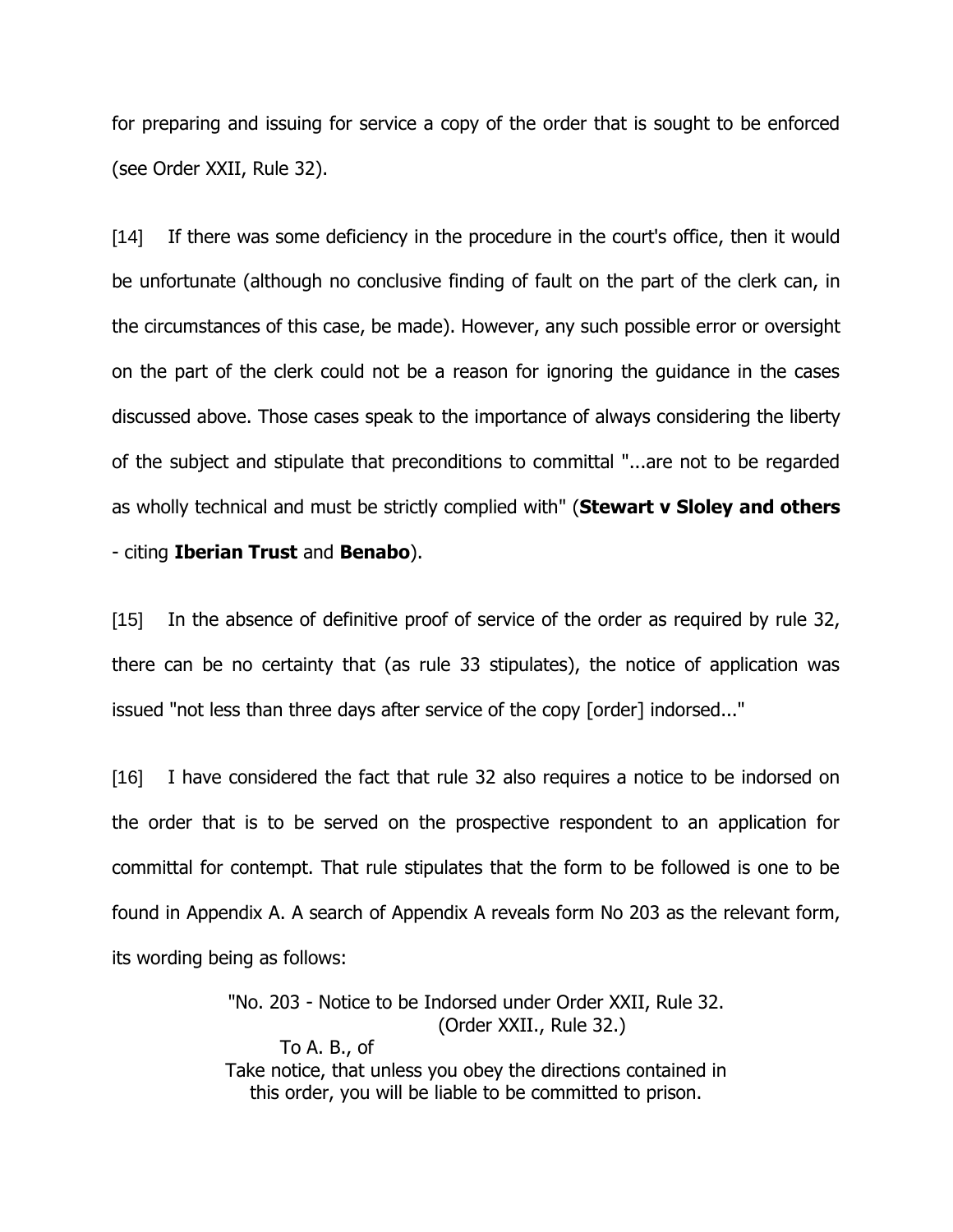#### Clerk of the Courts"

[17] This notice does not form a part of the document that is included in the record of proceedings and so that would be another reason why, procedurally, the application for attachment before the court could properly be regarded as having been defective. Here again the caution in cases such as **Stewart v Sloley and others**, for strict compliance with procedural requirements is apposite. Further, as observed by George C in **Ramdat Sookrat v Comptroller of Customs and Excise** (1992) 48 WIR 163, at page 168 c: "the alleged contemnor is entitled to take advantage of any procedural irregularities that may be available to him in order to avoid the consequences of his failure to comply".

[18] It is true that the proviso in rule 34 states that proof of service of the order and notice will not be necessary where the party said to be in breach appears either in person or by his solicitor. However, the same proviso gives the judge discretion whether or not to do away with the requirement for service. Despite finding on the return day that the proceedings before it amounted to a nullity, however, the court proceeded to hear the application. The court below was faced with circumstances in which: (i) not only was service of the order in issue; but also (ii) there was great uncertainty about the indorsement on the order of the penal notice; and (iii) although the order in the record of proceedings states "by consent", there is no recital of who was present at the time of the making of the order and the order is not signed by the parties. In these circumstances it would have been reasonable (if not expected) for the court below to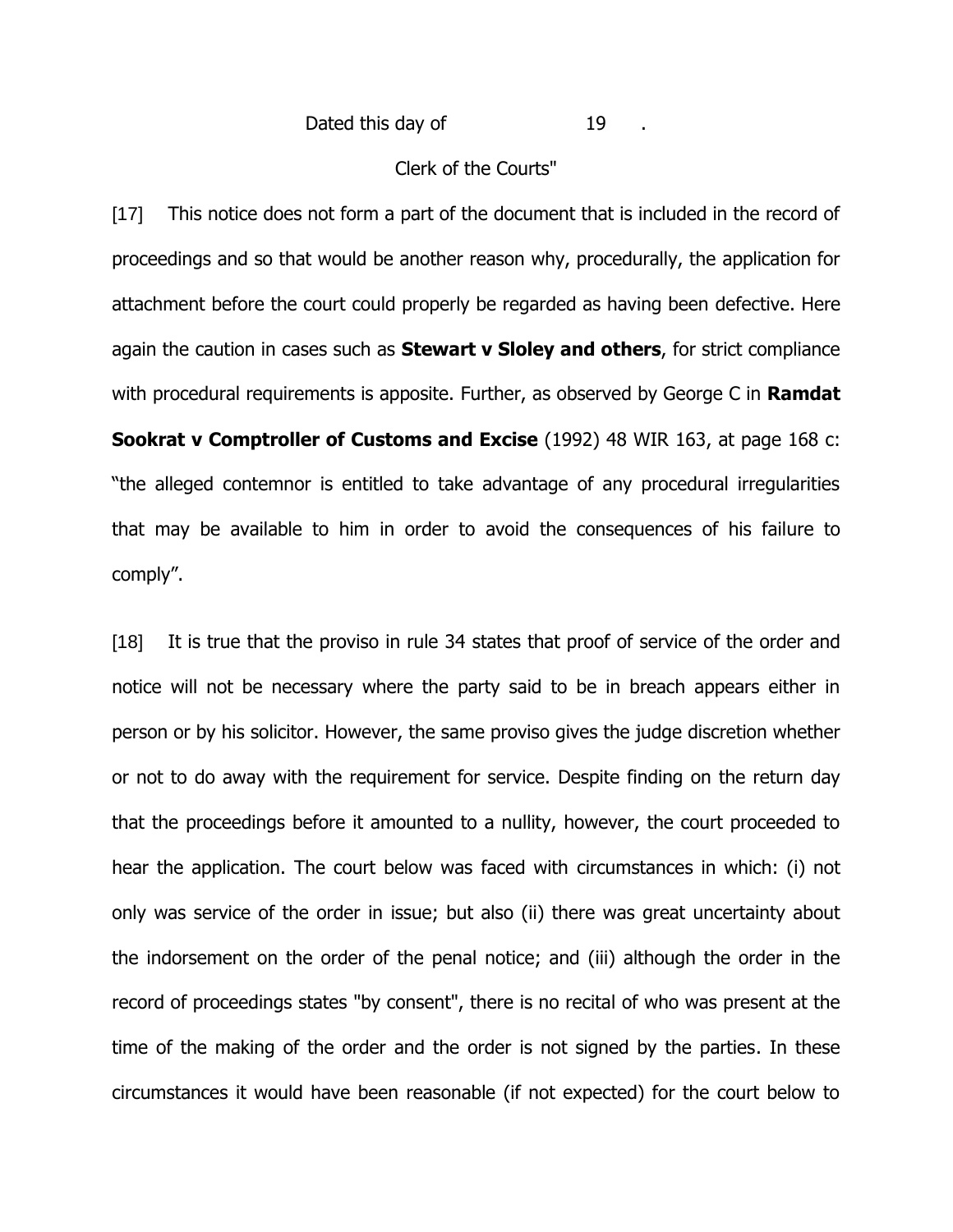have ordered, on the first day that the matter went before it, that the proceedings be commenced *de novo*. Doing so would have saved the time and costs occasioned by the matter being heard over an additional eight days in addition to the several other mention dates.

[19] Had the court below made that clear and definitive order, it would have been an exercise of its discretion permitted by rule 34, which, on the evidence available, could not be faulted.

[20] I find as a fact that the proceedings in the court below were defective for want of strict compliance with the procedural requirements outlined in the Rules. That finding is sufficient to dispose of the appeal. However, as the court below also dealt with the substantive application, it is necessary for me to give some attention, however briefly, to the substance of the application itself.

#### **The substance of the application**

[21] In considering this aspect of the matter, it is best to have regard to the wording of the order itself. The relevant part of it reads:

> "By consent, access to applicant every  $2<sup>nd</sup>$  Saturday from 9:00a.m. to 3:00p.m."

[22] The maker of the order no doubt had the not-unreasonable expectation that, in the interest of the child, the parties would have co-operated in ensuring that the order would have seen a smooth implementation. It is likely that, for that reason, the wording of the order was left to the bare essentials.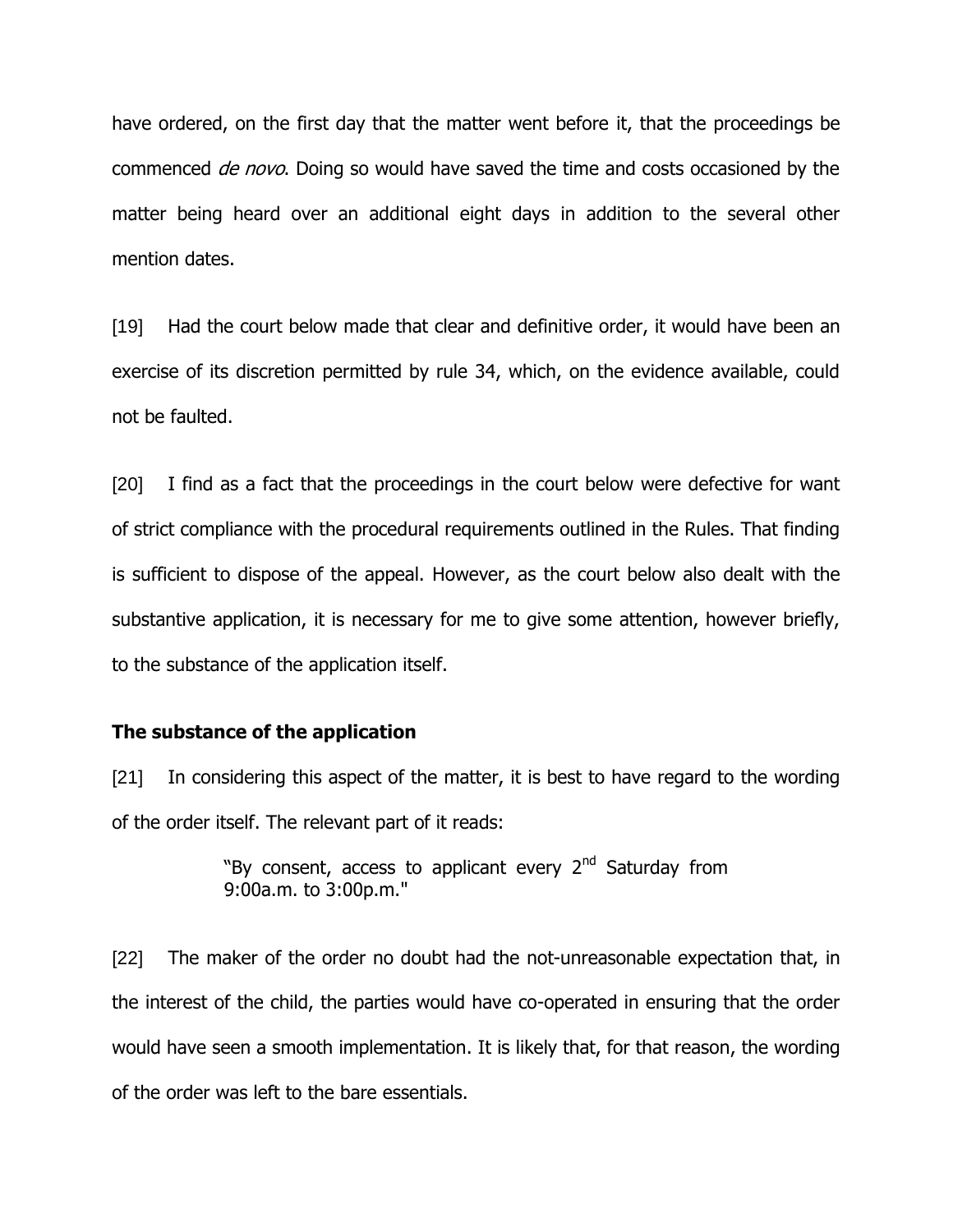[23] Against the background of the need for this co-operation to a successful implementation of the order, each side in essence contended that it was a lack of cooperation from the other side that led to the application for attachment coming before the court. The appellant contended that, despite numerous telephone calls and electronic mail (e-mail) messages to the respondent, he was unable to make contact with her and so gain access to his child. The respondent, in answer, spoke to a background of a strained relationship and of having to tolerate what amounted to harassment by the appellant and of doing what she thought was necessary to comply with the court order.

[24] To my mind, the failure in the implementation of the order could easily have been due either to the contention of the appellant on the one hand; or to the contention of the respondent on the other; or to a combination of both, with each party being a contributor to the same extent or to varying degrees. The exact circumstances would have been a matter for the court below to resolve, giving consideration to its assessment of the credibility of the parties.

[25] This scenario calls to mind the words of Lord Denning MR in **In Re Bramblevale.** What was before the court below was a situation in which there were, at the very least, (in the words of Lord Denning): "...two equally consistent possibilities open to the court...". In such a situation the conclusion by the court below could only have been that: "...it is not right to hold that the offence is proved beyond reasonable doubt".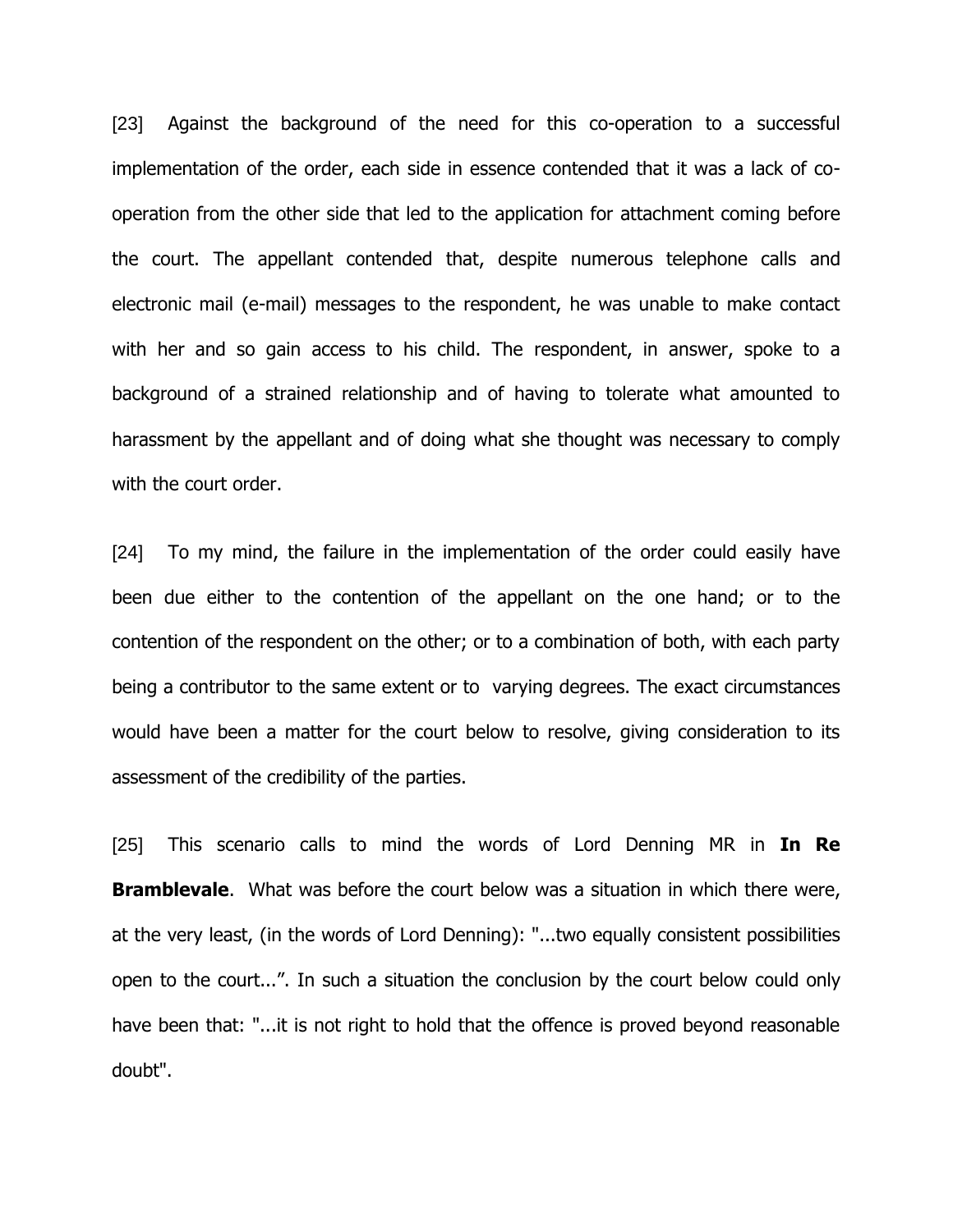[26] In these circumstances it would have been difficult (if not impossible) for there to have been any finding of contempt by the alleged contemnor, there having been a challenge for the court below to conclude that: (i) there was any failure to comply with the order by her; or (ii) that any failure on her part to comply with the court order was deliberate or wilful. What is more, a reading of rule 34 indicates that, in any case, even if all the matters of service have been satisfactorily dealt with and a respondent's continued disobedience to an order had been established, the judge "...may order a warrant of attachment to issue..." (emphasis added). Thus, the Rules give a judge a discretion to decide whether to order the warrant - even where all the conditions have been satisfied.

[27] In the instant case, it could never successfully be argued that all the conditions had been met. There is also a high standard of proof. What the appellant had to establish in order to have succeeded on appeal was that this was an improper exercise of the discretion vested in it by the court below. This he has failed to do.

[28] Finally, the fact that the decision of the court below rested to some extent on its findings of fact and assessment of the evidence, the approach that this, an appellate court, should take in dealing with this appeal is well settled and has been expressed in numerous cases. To take one such case, it is best to have regard to the words of Lord Sumner in **SS Hontestroom (Owners) v SS Sagaporack (Owners)** [1927] AC 37, 47:

> "… not to have seen the witnesses puts appellate judges in a permanent position of disadvantage as against the trial